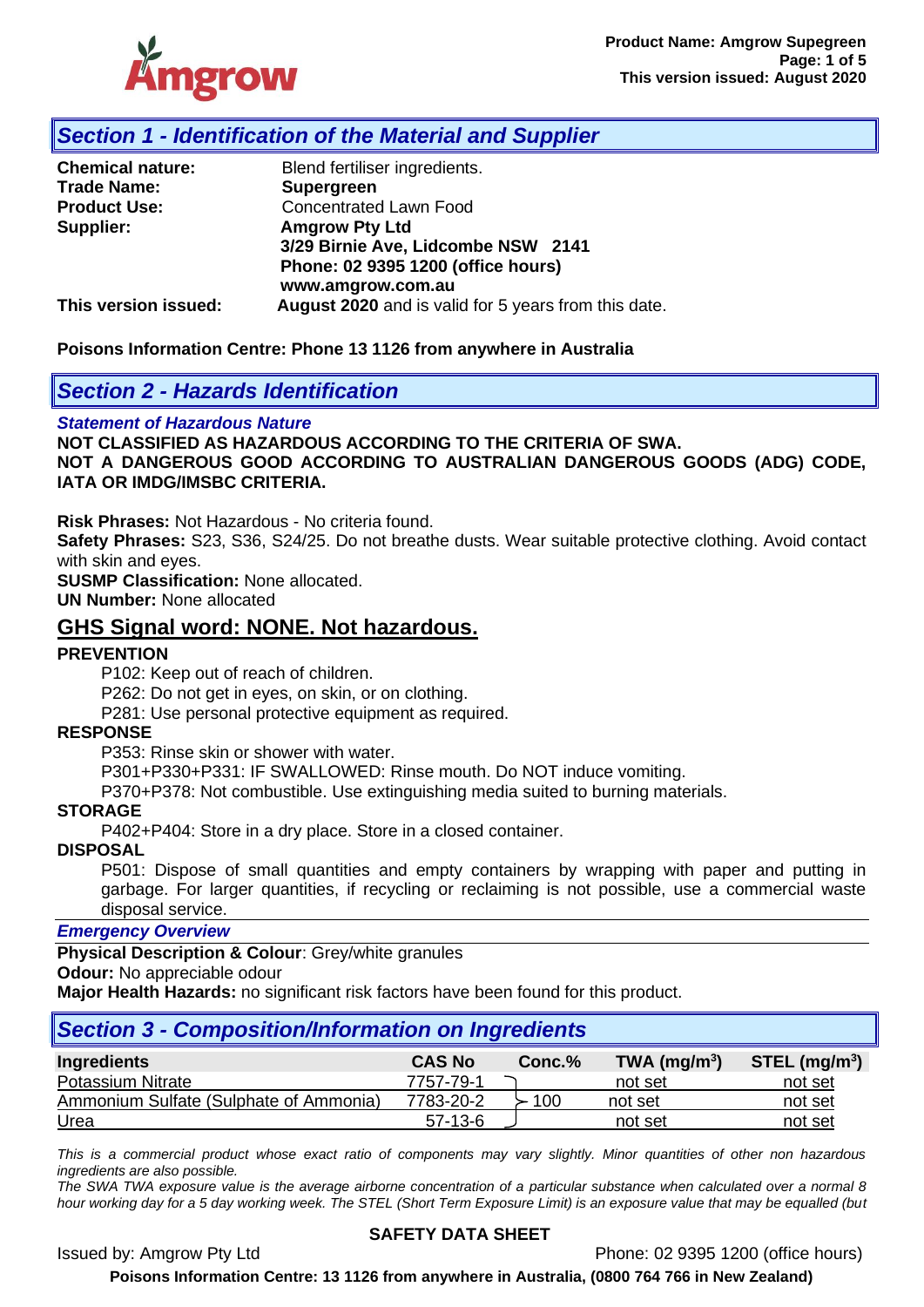

*should not be exceeded) for no longer than 15 minutes and should not be repeated more than 4 times per day. There should be at least 60 minutes between successive exposures at the STEL. The term "peak "is used when the TWA limit, because of the rapid action of the substance, should never be exceeded, even briefly.*

## *Section 4 - First Aid Measures*

#### **General Information:**

You should call The Poisons Information Centre if you feel that you may have been poisoned, burned or irritated by this product. The number is 13 1126 from anywhere in Australia (0800 764 766 in New Zealand) and is available at all times. Have this SDS with you when you call.

**Inhalation:** No first aid measures normally required. However, if inhalation has occurred, and irritation has developed, remove to fresh air and observe until recovered. If irritation becomes painful or persists more than about 30 minutes, seek medical advice.

**Skin Contact:** Gently brush away excess particles. Wash gently and thoroughly with water (use nonabrasive soap if necessary) for 5 minutes or until chemical is removed.

**Eye Contact:** If irritation does occur, flush contaminated eye(s) with lukewarm, gently flowing water for 15 minutes or until the product is removed. Obtain medical advice if irritation becomes painful or lasts more than a few minutes. Take special care if exposed person is wearing contact lenses.

**Ingestion:** If product is swallowed or gets in mouth, do NOT induce vomiting; wash mouth with water and give some water to drink. If symptoms develop, or if in doubt contact a Poisons Information Centre 13 11 26 or a doctor.

## *Section 5 - Fire Fighting Measures*

#### **Fire and Explosion Hazards**:

**Not combustible, however, potassium nitrate is a strong oxidiser** and its heat of reaction with reducing agents or combustibles may cause ignition. Nitrates may explode when shocked, exposed to heat or flame or by spontaneous chemical reaction.

**Fire Fighting:** In fire, use any means suitable for extinguishing surrounding fire. Water spray may be used to keep fire-exposed containers cool. Potassium Nitrate decomposes upon heating above 400°C, forming toxic fumes of nitrogen dioxide: self-contained breathing apparatus must be worn. Where water is available, flood with large quantities in form of heavy spray. DO NOT allow jets to penetrate heap of molten material. Keep water flowing until mass has cooled. DO NOT use steam or patent extinguishers. Always approach fire from upwind and provide maximum ventilation for escape of toxic gases. Where water is not available, evacuate the area within a 1 kilometre radius until the nitrate mass has cooled. Advise Fire Brigade of nature of hazard.

No decomposition products are expected at temperatures normally achieved in a fire.

**Extinguishing Media:** Not combustible. Use extinguishing media suited to burning materials.

If a significant quantity of this product is involved in a fire, call the fire brigade.

**Flash point:** Does not burn. **Upper Flammability Limit:** Does not burn. **Lower Flammability Limit:** Does not burn. **Auto ignition temperature:** Not applicable - does not burn.

**Flammability Class:** Does not burn.

## *Section 6 - Accidental Release Measures*

**Accidental release:** Minor spills do not normally need any special cleanup measures. In the event of a major spill, prevent spillage from entering drains or water courses. Wear protective clothing including impervious gloves and safety goggles. All skin should be covered. Thoroughly launder protective clothing before storage or re-use. Stop leak if safe to do so, and contain spill. Sweep up and shovel or collect recoverable product into labelled containers for recycling or salvage, and dispose of promptly. If a significant quantity of material enters drains, advise emergency services. Refer to product label for specific instructions. Full details regarding disposal of used containers, spillage and unused material may be found on the label. If there is any conflict between this MSDS and the label, instructions on the label prevail. Ensure legality of disposal by consulting regulations prior to disposal. This product may be suitable for disposal in land fill.

#### **SAFETY DATA SHEET**

Issued by: Amgrow Pty Ltd Phone: 02 9395 1200 (office hours) **Poisons Information Centre: 13 1126 from anywhere in Australia, (0800 764 766 in New Zealand)**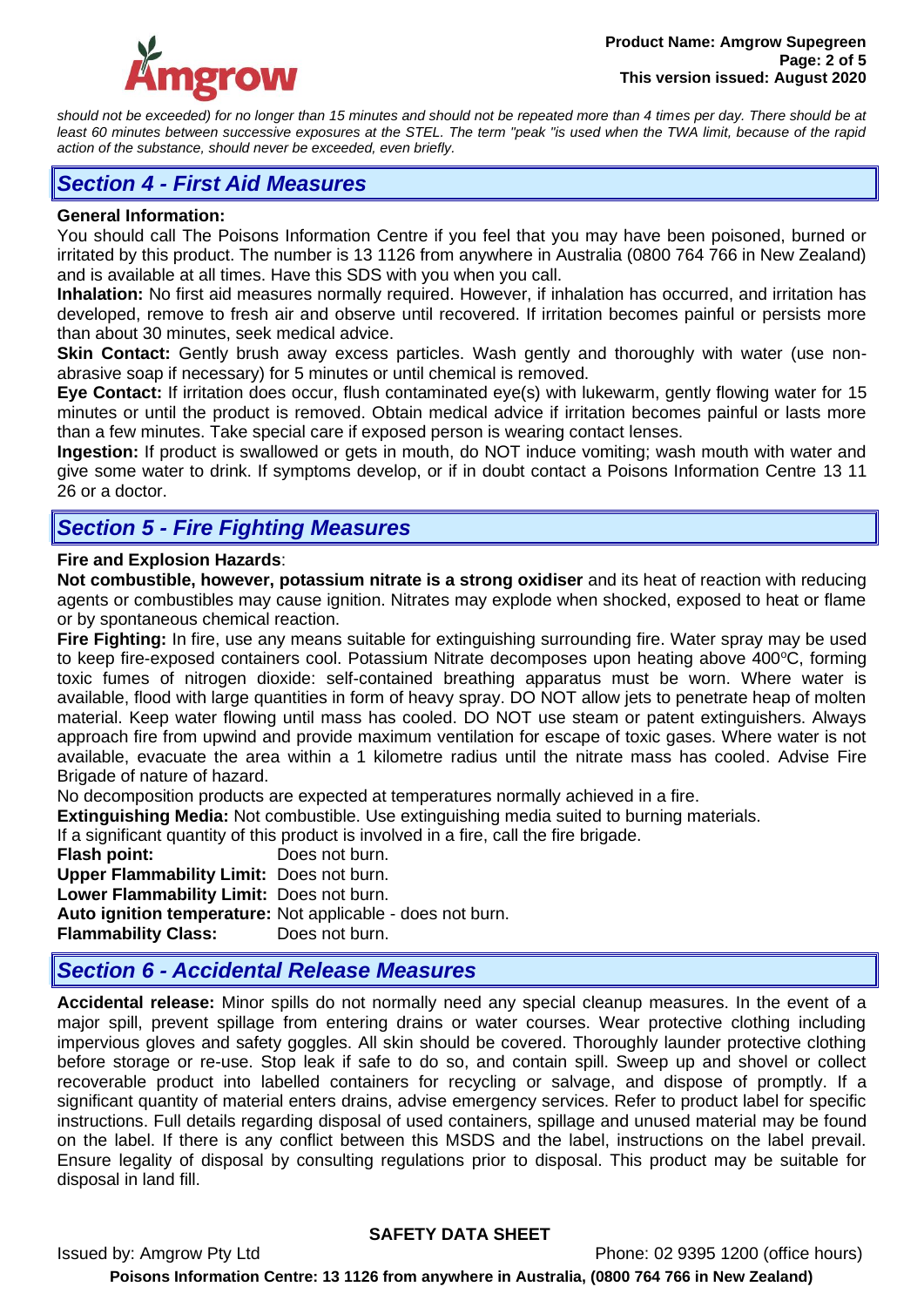

# *Section 7 - Handling and Storage*

**Handling:** Keep exposure to this product to a minimum, and minimise the quantities kept in work areas. Check Section 8 of this SDS for details of personal protective measures, and make sure that those measures are followed. The measures detailed below under "Storage" should be followed during handling in order to minimise risks to persons using the product in the workplace. Also, avoid contact or contamination of product with incompatible materials listed in Section 10.

*Storage:* Store in cool, dry area removed from foodstuffs. Ensure containers are labelled, protected from physical damage and sealed when not in use. Do not allow to come into contact with water either from rain, condensation or the surface on which it is stored. Bagged fertilisers should be stored under cover and out of direct sunlight. If stacking is necessary, bulk bags should be stored in a stable manner, preferably in a pyramidal style. The pallet Capacity Rating (Design Weight) should not be exceeded on the bottom tier for other packs. High stacking should be avoided as pressure promotes caking. Store away from farm chemicals e.g. insecticides, fungicides and herbicides. This product when stored in a confined, unventilated space can give off ammonia or other odour and lead to the depletion of oxygen within this space and other confined areas.

## *Section 8 - Exposure Controls and Personal Protection*

The following Australian Standards will provide general advice regarding safety clothing and equipment: Respiratory equipment: **AS/NZS 1715**, Protective Gloves: **AS 2161**, Occupational Protective Clothing: AS/NZS 4501 set 2008, Industrial Eye Protection: **AS1336** and **AS/NZS 1337**, Occupational Protective Footwear: **AS/NZS2210**.

#### **SWA Exposure Limits TWA (mg/m<sup>3</sup>**

#### **) STEL (mg/m<sup>3</sup> )**

Exposure limits have not been established by SWA for any of the significant ingredients in this product. *Personal Protection*

No special equipment is usually needed when occasionally handling small quantities. The following instructions are for bulk handling or where regular exposure in an occupational setting occurs without proper containment systems.

**Ventilation:** No special ventilation requirements are normally necessary for this product. However make sure that the work environment remains clean and that vapours and mists are minimised.

**Eye Protection:** Protective eyewear is suggested when using this product. It is always prudent to use protective eyewear.

**Skin Protection:** Impermeable protective gloves should be worn when you are using this product. Failure to do so may lead to irritation of the skin. Clothing: This product is essentially safe to use without special protective clothing. However, its use is recommended as a good industrial practice. Clean overalls or protective clothing should be worn, preferably with an apron.

**Protective Material Types:** There is no specific recommendation for any particular protective material type. Consult AS2919 for advice on Industrial Clothing.

**Respirator:** It is usually safe to not use a dust mask or respirator protection on account of this product. However, if the product is being used in dusty or confined conditions, use of a mask or respirator may be preferred.

Always wash hands before smoking, eating or using the toilet. Wash contaminated clothing and other protective equipment before storing or re-using

## *Section 9 - Physical and Chemical Properties:*

| <b>Physical Description &amp; colour:</b> Grey/white granules or prills |                                                |
|-------------------------------------------------------------------------|------------------------------------------------|
| Odour:                                                                  | No appreciable odour.                          |
| <b>Boiling Point:</b>                                                   | Not relevant                                   |
| <b>Bulk Density:</b>                                                    | $0.6 - 0.8$                                    |
| <b>Freezing/Melting Point:</b>                                          | No data                                        |
| <b>Volatiles:</b>                                                       | No specific data. Expected to be low at 100°C. |
| <b>Vapour Pressure:</b>                                                 | Negligible at normal ambient temperatures.     |
| <b>Vapour Density:</b>                                                  | Not relevant                                   |
| <b>Specific Gravity:</b>                                                | No data.                                       |
| <b>Water Solubility:</b>                                                | Soluble.                                       |

#### **SAFETY DATA SHEET**

Issued by: Amgrow Pty Ltd Phone: 02 9395 1200 (office hours)

**Poisons Information Centre: 13 1126 from anywhere in Australia, (0800 764 766 in New Zealand)**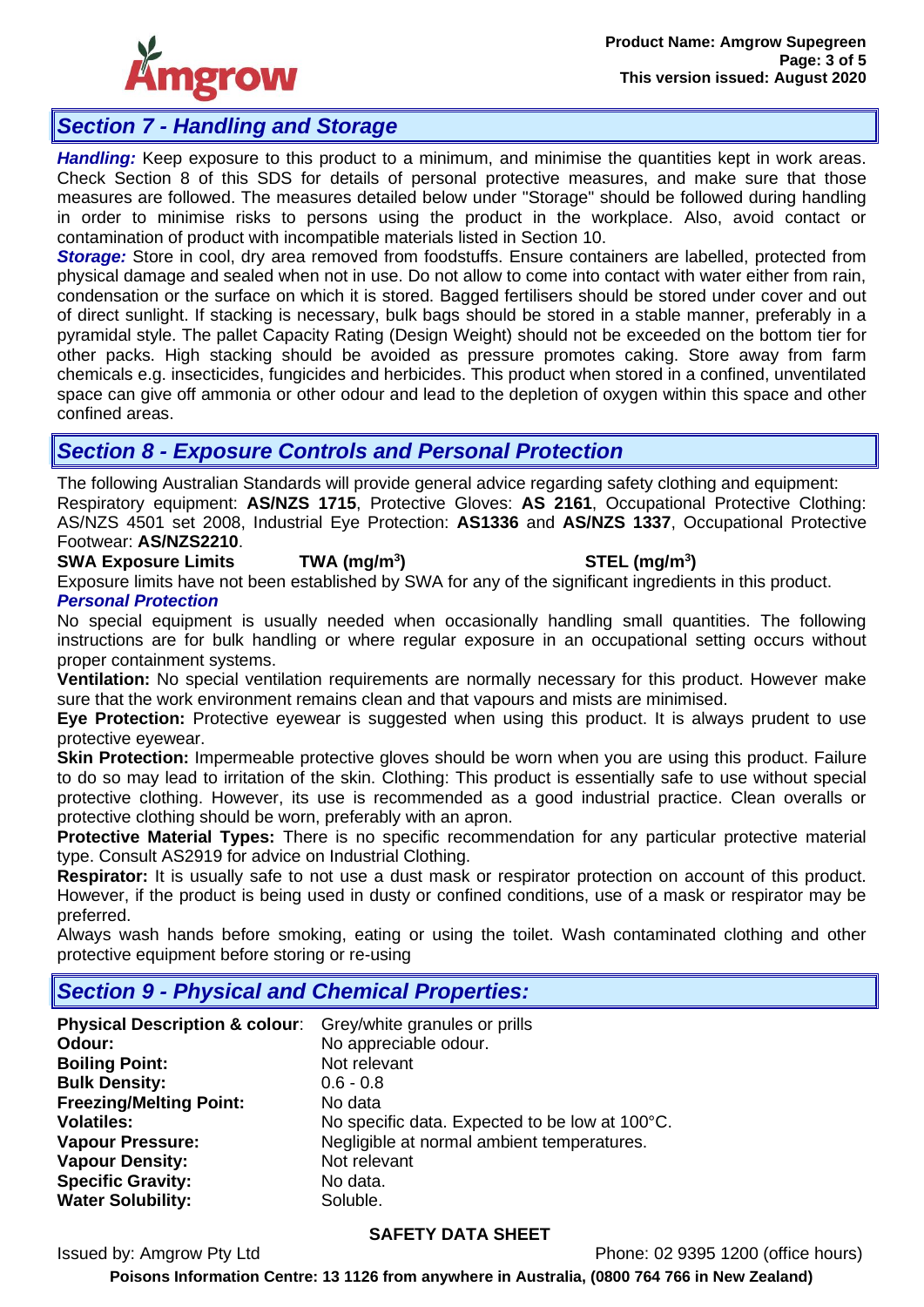

**pH:** No data.<br> **Volatility:** Negligibl **Odour Threshold:** No data.<br> **Evaporation Rate:** Not applicable. **Evaporation Rate: Not applicable Rate:** Not applicable. **Coeff Oil/water Distribution: Viscosity:** Not applicable.<br> **Auto ignition temp:** Not applicable in Not applicable

Negligible at normal ambient temperatures. Not applicable - does not burn.

## *Section 10 - Stability and Reactivity*

**Reactivity**: This product is unlikely to react or decompose under normal storage conditions.

**Conditions to Avoid:** Heat, flames, ignition sources and incompatibles

**Incompatibilities:** Reacts with strong acids to form toxic fumes of nitrogen dioxide. Also incompatible with heavy metals, phosphites, organic compounds and carbonaceous materials. Avoid contact with fibrous organic material such as jute, wood and similar cellulose material which can become highly combustible by nitrate impregnation.

**Fire Decomposition:** Carbon dioxide, and if combustion is incomplete, carbon monoxide and smoke. Nitrogen, and under some circumstances, oxides of nitrogen. Oxides of sulfur. Water. **Polymerisation:** This product is unlikely to undergo polymerisation processes.

## *Section 11 - Toxicological Information*

# **Local Effects:**

**Target Organs:** There is no data to hand indicating any particular target organs.

#### *Potential Health Effects*

**Health Hazard Summary:** Low toxicity. This product may only present a hazard with eye contact, prolonged and repeated skin contact or with dust inhalation at high levels

**Eye:** Low to moderate irritant. Exposure may result in irritation, pain and redness

**Inhalation:** Low irritant. Over exposure may result in mucous membrane irritation of the nose and throat with coughing.

**Skin:** Non – low irritant. Prolonged and repeated use may result in slight irritation. Some individuals with sensitive skin may experience adverse skin reactions and would be advised to discontinue use.

**Ingestion:** Low toxicity. With large doses, ingestion may result in nausea, vomiting and gastrointestinal irritation.

**Toxicity Data:**  $LD_{50}$  Oral (Rat) =  $3750$ mg/kg

#### **Carcinogen Status:**

**SWA:** No significant ingredient is classified as carcinogenic by SWA. **NTP:** No significant ingredient is classified as carcinogenic by NTP. **IARC:** No significant ingredient is classified as carcinogenic by IARC.

*Classification of Hazardous Ingredients*

Ingredient **Risk Phrases** 

No ingredient mentioned in the HSIS Database is present in this product at hazardous concentrations.

## *Section 12 - Ecological Information*

This product is unlikely to adversely affect the environment. Salts, acids and bases are typically diluted and neutralised when released to the environment in small quantities. Not expected to be an environmental hazard. Avoid contamination of waterways. Fertilisers, particularly those containing nitrogen and phosphorus can stimulate weed and algal growth in static surface waters. Nitrogen fertilisers can also can also contain or form Nitrate which can contaminate surface and ground water. High nitrate concentrations may render the water unsuitable for human and livestock consumption.

**SAFETY DATA SHEET**

Issued by: Amgrow Pty Ltd Phone: 02 9395 1200 (office hours) **Poisons Information Centre: 13 1126 from anywhere in Australia, (0800 764 766 in New Zealand)**